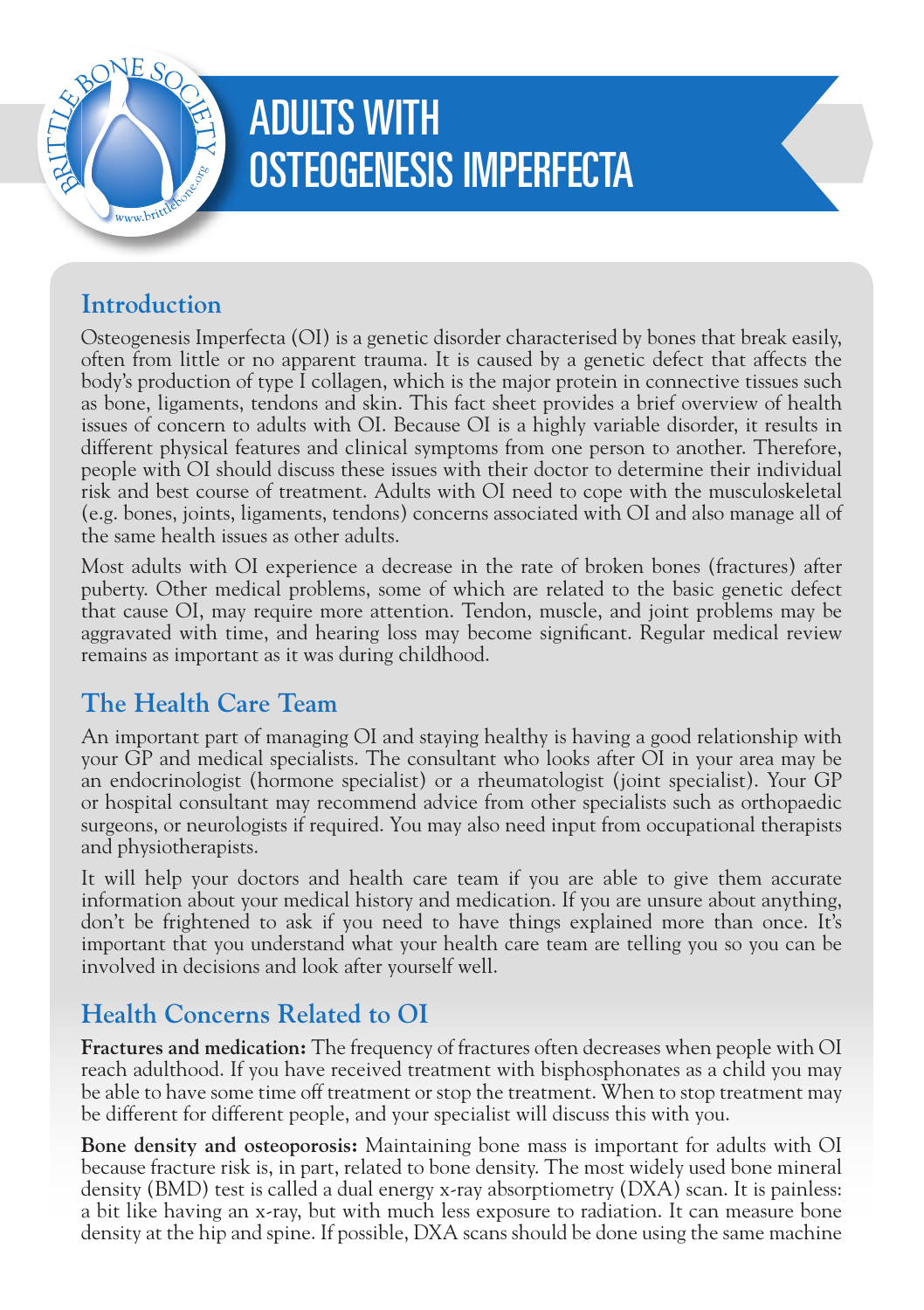on each occasion to avoid variations in test results caused by different equipment. DXA machines can also be used to take an image of the whole spine to look for fractures and curvature (vertebral morphometry).

Bone density can decline as a direct result of OI, from immobilisation due to limited weight bearing activity (for example after fractures), and from age-related changes in hormones and bone.

Smoking, overuse of alcohol, poor dietary calcium intake or low vitamin D, and some medications, including steroids, can reduce bone density. Your health care team can advise you on things you can do to maintain your bone density.

Treatments for low bone density can include calcium and vitamin D supplements and medication including oral or intravenous bisphosphonates.

**Musculoskeletal and joint problems:** Adults often report pain in their lower back and hips. This can be the result of fractures of the spine, scoliosis (curvature of the spine), or joint deterioration. Other problems can include fractures that have failed to heal (non-union fractures) or differences in leg length (LLD).

Muscle weakness, knee pain, ankle instability, and rolling in of the ankle are often a problem for people with OI. These problems can be a result of joint laxity or excessive joint flexibility.

Physiotherapy, orthotic devices or braces to improve hip, knee and ankle alignment are often helpful. Heel lifts and firm ankle supports can limit wear and tear on the joints and improve walking comfort.

Sometimes spine or joint replacement surgery may be considered to correct more severe problems.

**Chronic pain:** Adults may experience pain from old fractures, or unstable joints. Pain management may include lifestyle adjustments to protect the spine, medications, and alternative treatments such as acupuncture. Adults should discuss appropriate pain relief with their doctors.

**Pulmonary function:** Breathing problems are the main concern of many OI adults, particularly those with OI Type III and Type IV with significant curvature of the spine. Decreased chest volume, chronic bronchitis, and asthma can lead to restrictive pulmonary disorder (a reduction of lung capacity). Rib fractures and muscle weakness also may contribute to the problem.

Sleep apnoea is a related problem for some adults with OI and can be determined with an overnight sleep test.

Exercise to promote deep-breathing and use of supplemental oxygen can help manage pulmonary function. A Bi-Level Positive Air Pressure machine (BiPAP) giving positive pressure breathing support may help with sleep apnoea or related pulmonary insufficiency.

It is important that chest infections are treated quickly in OI. If you do develop a chest infection, you should see a doctor as soon as you can.

**Basilar Impression (BI):** This is a special problem for people with OI Type III and IV. BI involves pressure from the spinal column on the base of the skull. Symptoms can include headache, muscle weakness, and tingling or numbness of hands and feet. Evaluation by a neurologist, including MRI examination of the cervical spine and base of the skull, is necessary. A neurologist should monitor BI symptoms. It has been reported that some people have BI, but their symptoms do not get progressively worse.

**Heart function:** A small number of adults with OI may have heart valve problems.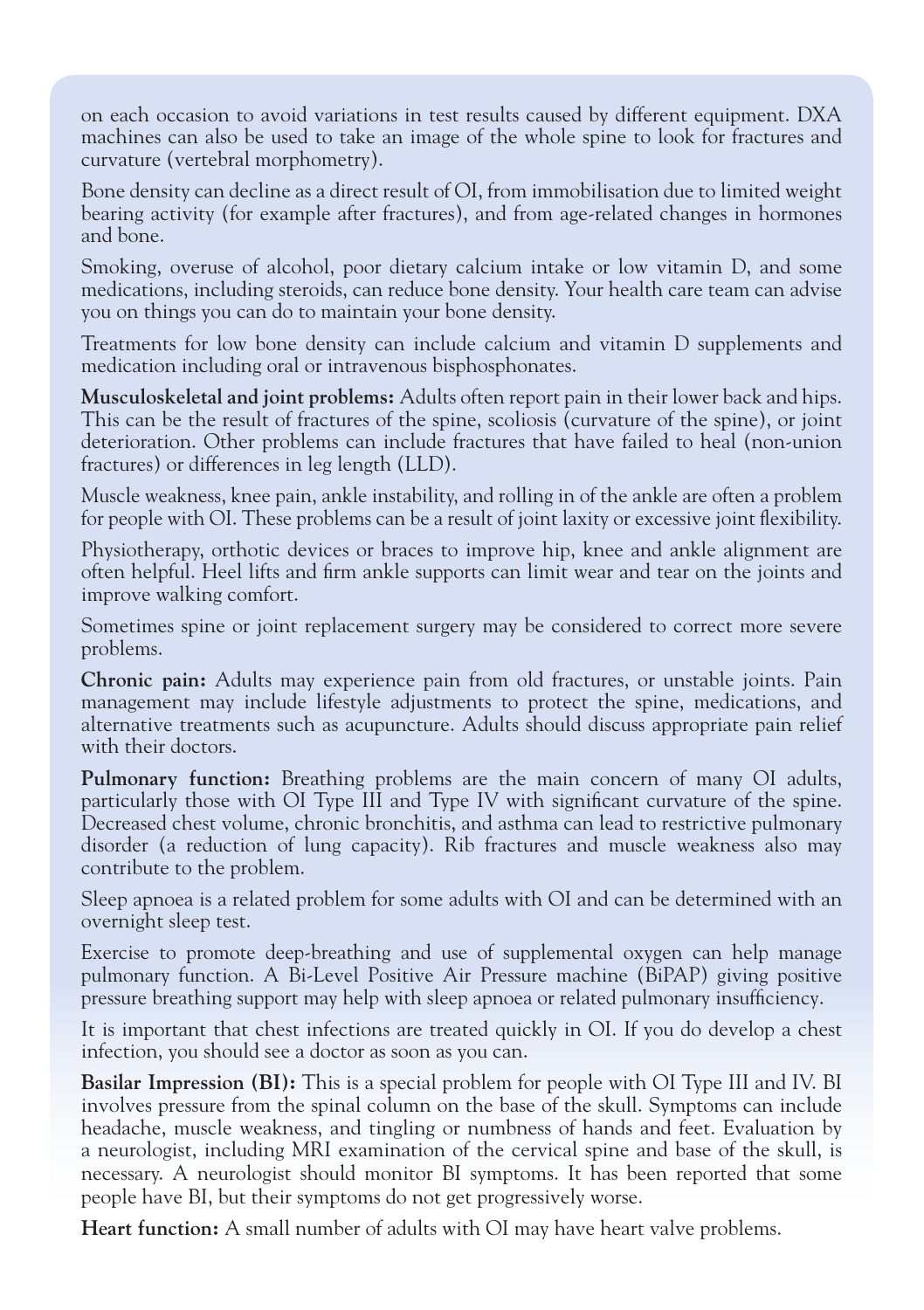The most common is called mitral valve prolapse, in which one of the heart valves becomes weakened. Weakness of the main artery (aorta) may also occur but is not common.

High blood pressure (hypertension) is as common among adults with OI as in the rest of the population. High cholesterol and related cholesterol disorders that may occur in families can contribute to heart problems as well. Medical management of these disorders includes appropriate diet and drug therapies and regular monitoring by a primary-care doctor. Drugs such as statins can be very helpful along with diet in controlling lipid problems. Coronary artery surgery has been successfully performed on people with OI, although precautions are necessary because of tissue fragility.

**Hearing:** Approximately 50 per cent of all adults with OI will experience some degree of hearing loss during their lifetime. Hearing tests and MRI examination of the hearing canals can help the doctor understand the involvement of the bones of the ear. Treatment for hearing loss usually begins with hearing aids. Some adults are candidates for either stapedectomy or cochlear implant surgery.

**Vision:** The connective tissue problem in OI can exend to the eyes. Eye examinations are recommended every two to three years. OI can affect the shape of the lens and the strength of the coat of the eye, called the sclera. For this reason, adults with OI should consult with an ophthalmologist before using contact lenses. Also, laser lens surgery is not recommended for people with OI.

**Teeth:** People with OI often have fragile teeth (dentinogenesis imperfecta). It is important that you look after your teeth well with regular brushing and good dental hygiene and that you have regular dental check-ups.

**Stomach:** Stomach problems are not uncommon in OI. These include gastric acid reflux, and chronic constipation. These problems can usually be helped by medication.

**Kidney stones:** There appears to be a risk of kidney stones in about 20 percent of people who have OI. These may be caused by changes in medications or in diet that increase the amount of calcium circulating in the body.

**Starting a family:** Women should usually avoid getting pregnant while they are taking bisphosphonates, and you can talk to your specialist about options for contraception. If you are thinking about having children, you can discuss this with your specialist. You might wish to have advice from a geneticist about whether your children will have OI (with most forms of OI there is a 50% chance that a baby will inherit the condition). You may also need to see a gynaecologist or obstetrician (pregnancy specialist) to discuss whether you might have any difficulties during pregnancy and delivery and what your options might be.

#### **Health Concerns Related to OI**

**Weight:** Maintaining a healthy weight is important. Being overweight not only increases risk for many health problems, such as diabetes and cardiovascular problems, but puts additional stress on joints.

**Diet:** OI adults with short stature may require less calcium and vitamin D supplements than usually prescribed. Total calcium intake of 800 to1000 mg (milligrams) per day is usually sufficient. Supplemental vitamin D intake should not exceed 800 IU/day.

**Physical activity:** Physical activity helps to maintain bone health, muscle strength and cardiorespiratory function. A low impact exercise program that may incorporate swimming, a stationary bicycle, or ski machine may be a good option for people with OI. It is important to exercise safely within the range of your abilities. Adults with OI may need to consult with a physiotherapist or rehabilitation professional to develop an individualised and appropriate program.